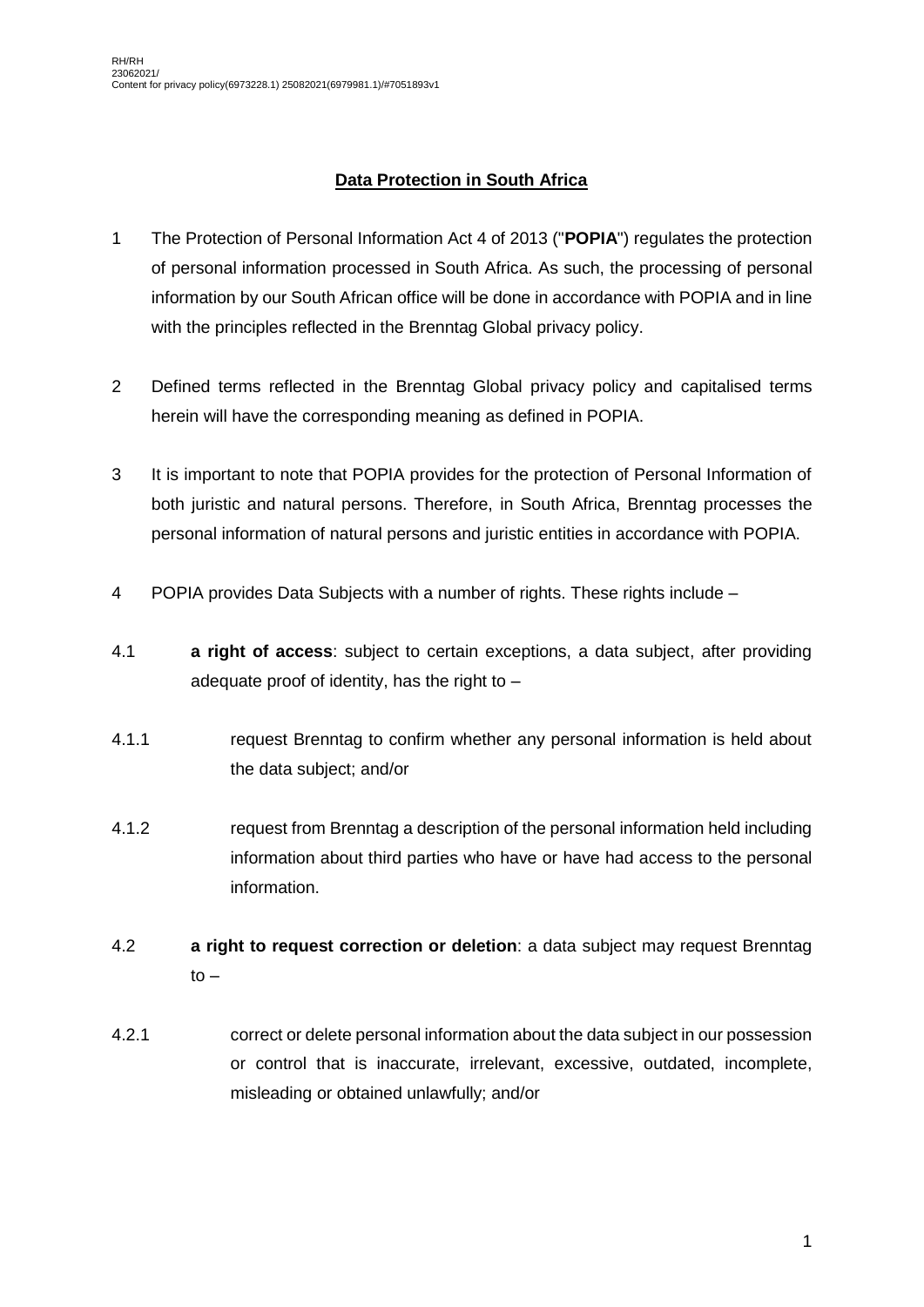- 4.2.2 destroy or delete a record of personal information about the data subject that Brenntag is no longer authorized to retain in terms of the relevant legislative provision.
- 4.3 **a right to withdraw consent and to object to processing**: a data subject that has previously consented to the processing of his/her/its personal information has the right to withdraw such consent and may do so by providing Brenntag with notice such effect to our Information Officer (at the contact details set out below). Furthermore, a data subject may object, on reasonable grounds, to the processing of personal information relating to him/her/it;
- 4.4 **a right to not be subjected to direct marketing by means of unsolicited electronic communications**: a data subject has a right not to be subject to direct marketing by means of unsolicited electronic communications unless you have given us your consent or you ae an existing customer of ours;
- 4.5 **a right not to be subjected automated decision making**: a data subject has a right not to be subject to a decision which results in legal consequences for him/her/it which is based solely on the basis of the automated processing of personal information.
- 5 To exercise these rights, please contact Brenntag South Africa's Information Officer at the contact details set out in paragraph [6](#page-1-0) below.
- <span id="page-1-0"></span>6 The contact details of Brenntag South Africa's Information Officer are as follows –

| Name:           | Morgan Govender                |
|-----------------|--------------------------------|
| Contact number: | 010 020 9100                   |
| Email:          | morgan.govender@brenntag.co.za |

7 In circumstances where there are reasonable grounds to believe that a Data Subject's personal information has been accessed or acquired by an unauthorised person, Brenntag South Africa must notify the Information Regulator. A Data Subject may, furthermore, contact the Information Regulator should they have any complaints in